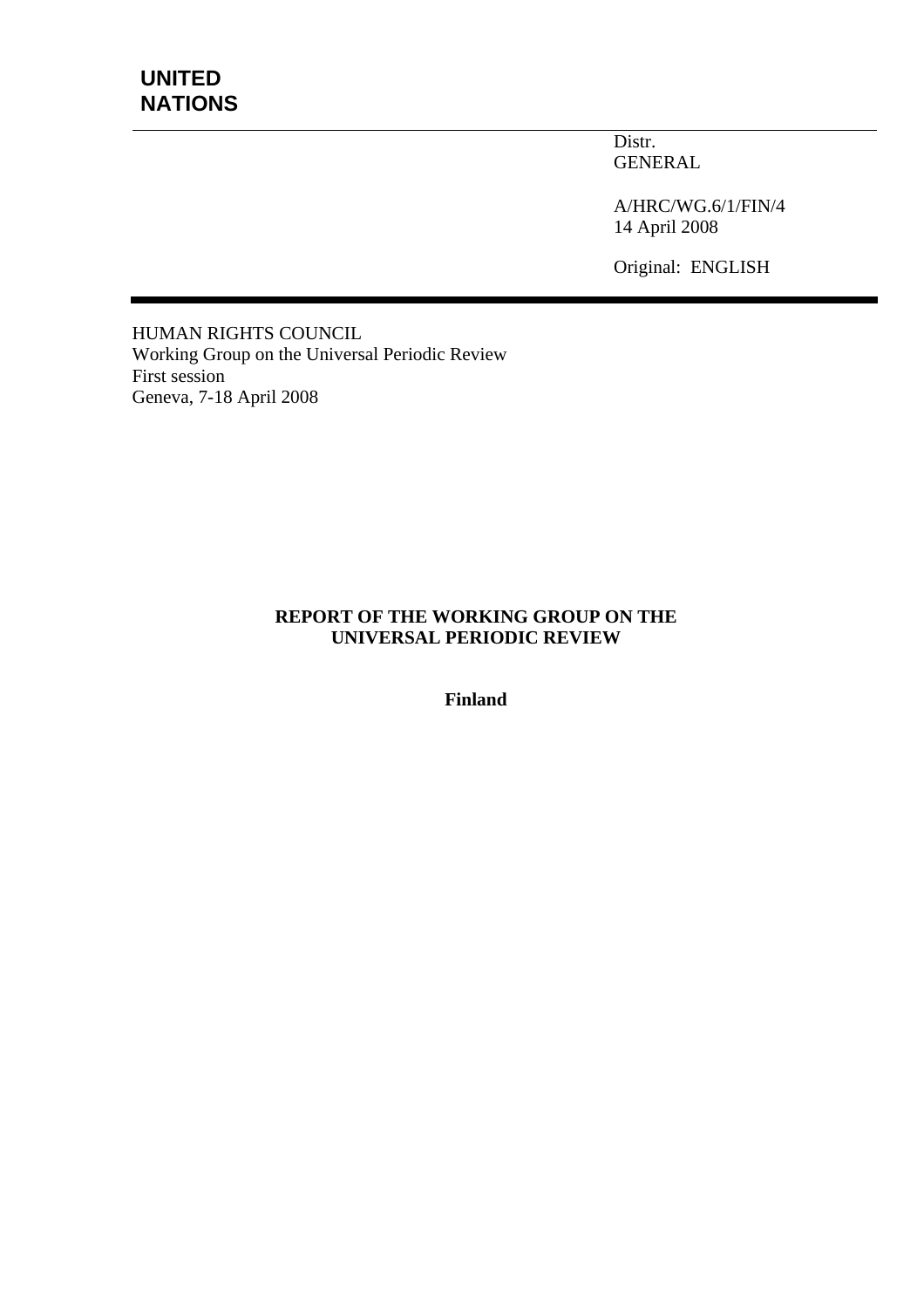# **CONTENTS**

 *Paragraphs Page* 

| II. SUMMARY OF THE PROCEEDINGS OF THE REVIEW PROCESS 5 - 49              |           |
|--------------------------------------------------------------------------|-----------|
| B. Interactive dialogue and responses by the State under review  19 - 49 |           |
|                                                                          |           |
| IV. VOLUNTARY COMMITMENTS                                                | $52 - 53$ |

Appendix. Composition of the delegation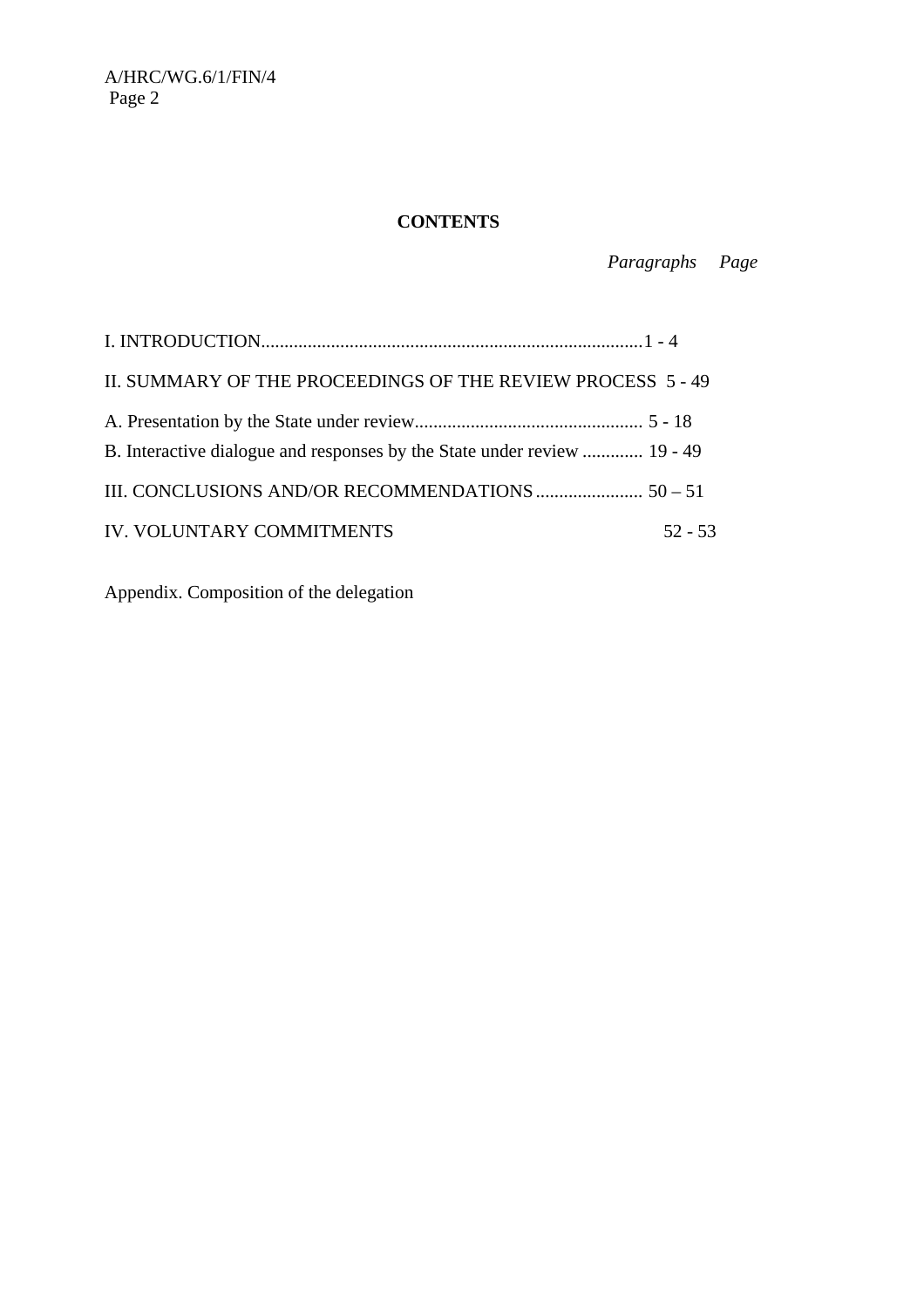### **I. INTRODUCTION**

1. The Working Group on the Universal Periodic Review (UPR), established in accordance with Human Rights Council resolution 5/1 of 18 June 2007, held its first session from 7 to 18 April 2008. The review of Finland was held at the 6th meeting on 9 April 2008. The delegation of Finland was headed by H.E. Ms. Teija Tiilikainen, Secretary of State. For the composition of the delegation, composed of 15 members, see appendix below. At its 10th meeting held on 11 April 2008, the Working Group adopted the present report on Finland.

2. On 28 February 2008, the Human Rights Council selected the following group of rapporteurs (troika) to facilitate the review of Finland: Azerbaijan, Bolivia, and Republic of Korea.

3. In accordance with paragraph 15 of the annex to resolution 5/1, the following documents were issued for the review of Finland:

(*a*) A national report submitted in accordance with paragraph 15 (*a*) (A/HRC/WG.6/1/FIN/1);

(*b*) A compilation prepared by the Office of the High Commissioner for Human Rights (OHCHR), in accordance with paragraph 15 (*b*) (A/HRC/WG.6/1/FIN/2); (*c*) A summary prepared by OHCHR, in accordance with paragraph 15 (*c*) (A/HRC/WG.6/1/FIN/3).

4. A list of questions prepared in advance by States members and observers of the Human Rights Council was transmitted to Finland through the troika. These questions are available at the extranet of the UPR.

### **II. SUMMARY OF THE PROCEEDINGS OF THE REVIEW PROCESS**

### **A. Presentation by the State under review**

5. At the 6th meeting, on 9 April 2008, Ms Teija Tiilikainen, Secretary of State and Head of Delegation, introduced the national report. She stated that Finland was a member of the Human Rights Council during its first year of operation, and in that capacity, Finland's priorities were, among others, the creation of a new universal periodic review that could effectively promote the universality, interdependence, indivisibility and interrelatedness of all human rights. Finland is fully committed to making the UPR process a success and to ensure that it will give added value and complement and not duplicate already existing human rights mechanisms. The reporting has offered Finland an opportunity to assess the national human rights situation in a self-critical manner. This assessment has enabled an inventory of developments and good practices, and a discussion on the existing challenges. The participation of civil society in periodic reporting has already become an established practice. The Finnish report is an outcome of a transparent and inclusive cooperation with the Prime Minister's Office and other relevant ministries as well as an active participation from civil society. The Government arranged a discussion meeting with civil society and the draft report was sent to them for comments. The constant dialogue with civil society in the preparatory phase significantly contributed to the content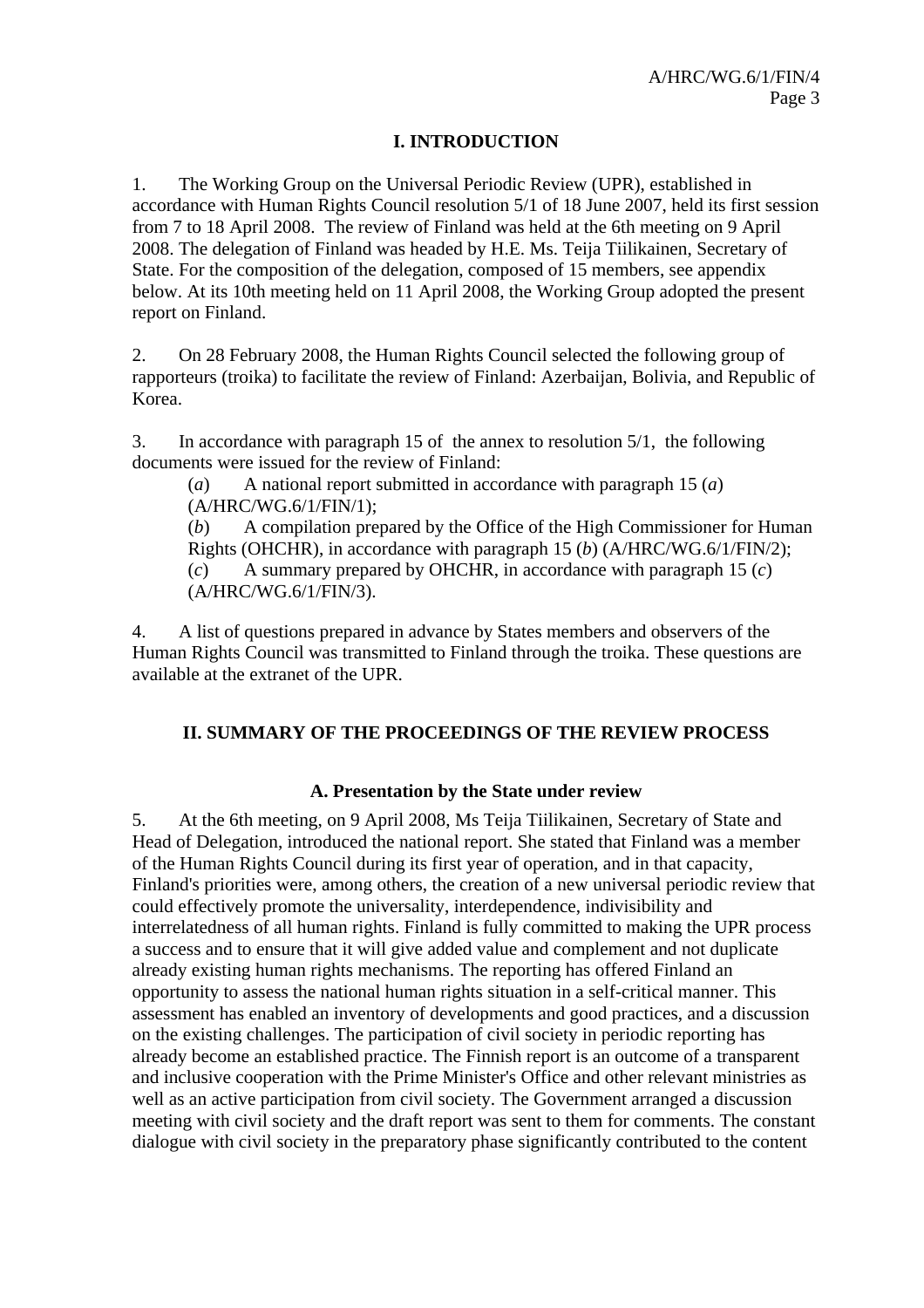of the report. She further stressed that a representative of civil society, representing the Advisory Board for International Human Rights Issues, was also a member of the Finnish delegation.

6. The Head of Delegation continued with a short description of Finland's legal framework. In Finland, public authorities are responsible for ensuring the implementation of human rights, and the governmental system is based on the principles of democracy and the rule of law. The democratic system of government essentially includes ensuring the freedom of action of civil society as well as the broadest possible opportunities for people to participate and exercise influence in different sectors of societal life. Promoting economic, social and cultural rights is a special priority of the Government. Finland considers that these rights cannot be separated from civil and political rights. For example, the right to food or an adequate standard of living are in practice often prerequisites for full enjoyment of political rights, such as freedom of association and expression. Challenges brought about by globalization have underlined the interconnection between different rights. Public administration in Finland is characterized by transparency of administration, including open document publicity, respect for the rule of law, well-reasoned decisions, transparency in decision-making and a low degree of corruption. The exercise of public power is based on law, and the law must be carefully complied with in all public activities. In the Government's view it is clear that good governance provides good conditions for the implementation of human rights in Finland. In addition to Finland's involvement in human rights work in the United Nations, Finland is also active in other international forums, especially in the institutions of the European Union, the Council of Europe, including the European Court of Human Rights, and the Organization for Security and Co-operation in Europe, the Chairmanship of which Finland is holding in 2008.

7. The Head of Delegation briefly presented some achievements in the promotion of human rights in Finland. In recent years, the Government has adopted a number of national action plans in order to advance human rights. The Government presented its report on Finland's human rights policy to the Parliament in 2004. The report covers a wide range of issues related to both international and national human rights policy issues. The next report is currently being prepared and will be submitted to Parliament in 2009. She referred to several Government programmes and action plans.

8. The Head of Delegation also highlighted the Finnish school system, which guarantees all children and young people an equal opportunity to receive basic education irrespective of social status, gender and ethnic background. Cost-free education and social benefits for students facilitate good results. The quality of the Finnish school system has already been proved in a number of OECD PISA (Programme for International Students Assessment) surveys.

9. Even though the Government has carried out various activities to promote human rights, Finland is still facing challenges. Despite progress, there are certain problems of racism and intolerance in Finland. Although public awareness of cultural diversity is ever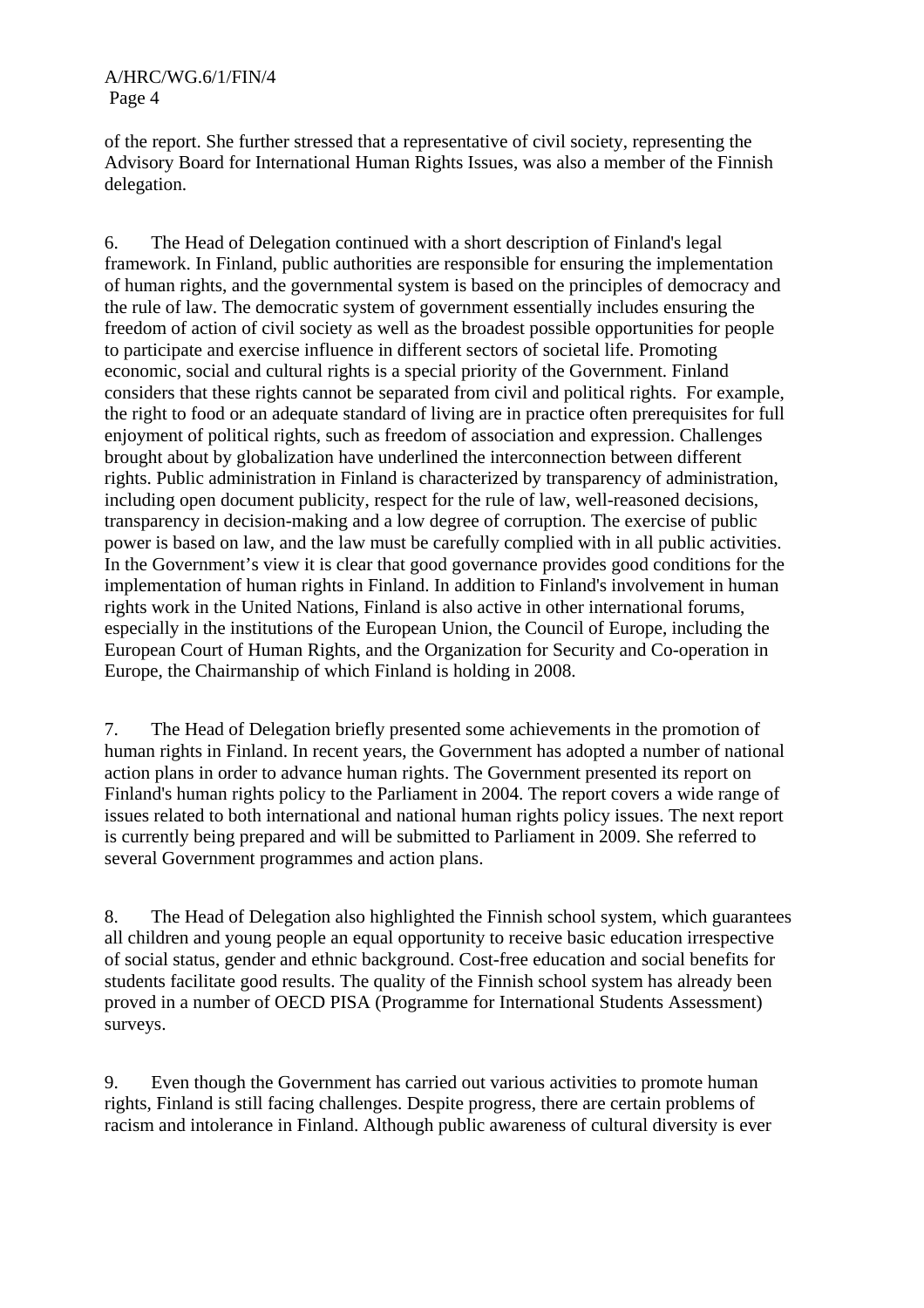increasing and the Government has worked persistently to integrate immigrants into Finnish society, racist, discriminatory and xenophobic attitudes unfortunately continue to be part of everyday life in Finland. The Non-discrimination Act obligates all public authorities to foster and safeguard equality in a systematic and target-oriented manner. A reform of the non-discrimination legislation is currently under preparation. The purpose is to strengthen the guarantees of non-discrimination by making the legislation cover more clearly all grounds of discrimination, apply more uniformly to all spheres of life, and provide for the most uniform possible legal remedies and sanctions for different instances of discrimination. In recent years, there have been positive developments with regard to the Roma population in Finland. The position of Roma was secured by the Constitution in the basic rights reform. The significance of their own participation and culture has grown. In recent years, issues of discrimination, employment and housing of Roma people have been highlighted alongside educational issues. It is however clear that the discrimination Roma face will still need further efforts. There are negative attitudes and direct and/or indirect discrimination towards both the traditional Finnish minorities, especially Roma, and some of the new immigrant minorities. The Government is concerned about multiple discrimination, which is often directed, for example, at immigrant and minority women living in Finland. Regarding Roma, the Head of Delegation referred to a good practice used in Finland. The Advisory Board on Romani Affairs set up in 1956 constitutes a cooperation body between the Roma and the authorities. The Advisory Board has influenced the development of Finnish legislation and administration in issues related to Roma. Advisory Boards on Romani Affairs have also been set up at local level in Finland.

10. As for the Sámi people, the Government had committed to safeguarding their rights to maintain and develop their own language and culture on the basis of cultural autonomy. Finland has, for a long time, tried to settle the rights of the Sámi to the regions traditionally used by them in a manner acceptable to all parties. Drafting a government bill on the issue requires a common view on a model that is also acceptable to the Sámi. The intention is to prepare such a bill during the current term of the Government.

11. The extent of violence against women is a serious problem in Finnish society. Reducing violence against women is also a priority for the Government. To address this objective, the capacity to intervene in such violence, to provide support and to seek help will be improved. Cooperation has been improved, particularly between the social welfare authorities and the police, in order to secure quick help and to ensure the continuity of the help chain. Family violence against children and sexual abuse of children and young persons seriously violate child rights. The purpose of the Child Welfare Act that took effect at the beginning of 2008 is to ensure that the rights and interests of the child are taken into account in child welfare measures, and to guarantee the child and his/her parents the supportive measures and services they need. The purpose is also to promote child-specific and family-specific child welfare measures. The fact that cases of family violence against children are pending in courts reflects a change in the atmosphere in Finnish society.

12. For procedural legal protection to be ensured, competent authorities and courts in Finland must process all matters without delay. Nevertheless, both the European Court of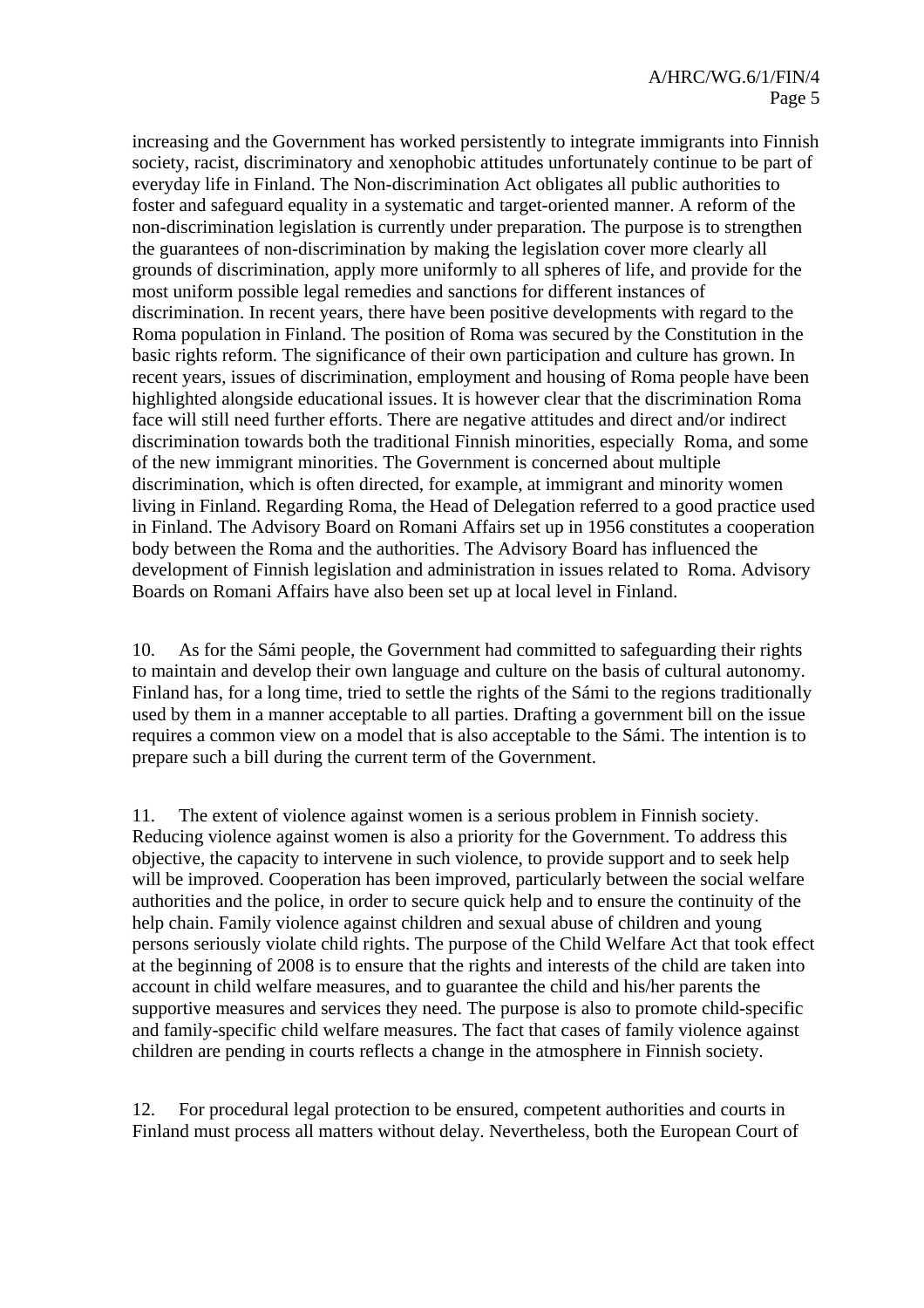Human Rights and the national supreme guardians of the law have paid attention to the excessive length of proceedings in administrative authorities and courts. Therefore, it has been ruled that in some cases Finland has not managed to comply with the right to fair trial. Structural changes in the Finnish judicial administration, namely reduction of the number of district courts and increases of their personnel, are in preparation in order to deal with the backlog of cases. In administrative courts, procedural provisions are being specified, cases are being dealt with by smaller court compositions, and documentation is more often in electronic format. In line with the interpretation of the European Convention on Human Rights, the merits of a system of just satisfaction are also being studied in Finland.

13. Nonetheless, and although there still remains work to be done in Finland, the Head of Delegation stated that she is confident to say that the overall human rights situation in Finland is of high quality. It is also clear that Finland needs to be constantly ready to respond to new challenges in the protection and promotion of human rights, both nationally and internationally. It is Finland's firm belief that the best results can be reached through joint efforts, i.e. by working closely with and within the United Nations bodies and regional organizations, as well as with civil society.

14. The Head of Delegation responded to written responses put to her Government and received in advance. She stated that concerning the national human rights institution in Finland, she wished to confirm that Finland has a deeply rooted tradition of Ombudsman system. The Chancellor of Justice of the Government and the Parliamentary Ombudsman are the supreme guardians of the law in Finland. They both work independently and their duties as guardians of the law are laid down in the Constitution and in separate acts. As an important part of their duties they both monitor the implementation of human rights and fundamental freedoms. Supervision of legality is additionally carried out by four other ombudsmen (equality, data protection, minorities, children) with different emphasis on legality.

15. The Finnish Ministry of Justice has set up a committee to reform the Finnish nondiscrimination legislation. This committee will, if necessary, also revise the status, duties and powers of the existing non-discrimination ombudsmen. The committee will submit its final proposals in 2009. The question of setting up a national human rights institution is also currently being studied and the very preliminary reactions to this initiative are positive.

16. On the questions related to military and civil services**,** the overall reform of the Non-Military Service Act shortened the duration of non-military service by one month, to 362 days, which is equal to the longest duration of the service referred to in the Military Services Act. Liability for non-military service now exists in a state of emergency as well. Centres for Non-Military Service are responsible for the placement of persons liable for non-military service during a state of emergency. The assisting tasks assigned to these persons in such situations are performed under the leadership of civil rescue authorities. Refusal to perform non-military service, on one hand, and non-military service offences punishable by disciplinary punishments, on the other hand, are defined by different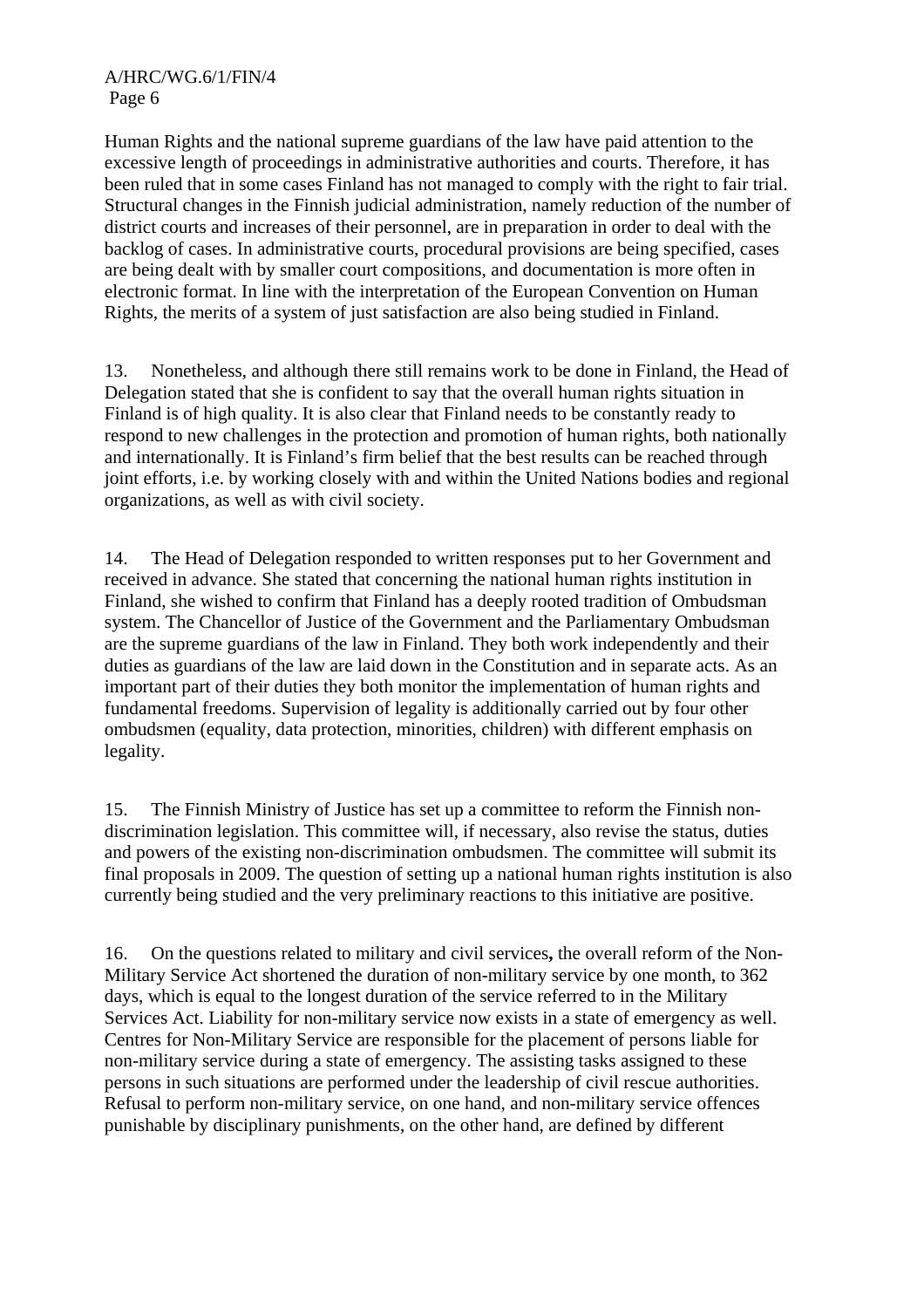elements of an offence. The duration of unconditional imprisonment imposed for refusal to perform non-military service is half of the remaining service period. The duration of unconditional imprisonment imposed for a non-military service offence is half of the remaining service period at the maximum, so that the court has discretion when imposing the punishment

17. Concerning the question on violence against women, increased awareness of domestic violence has led authorities and organizations to take preventive measures. Intersectoral cooperation and the coordination thereof have been enhanced at both national and local levels. Preventing violence against women has been one objective in the Government programme and in a number of administrative action plans intended to prevent and reduce violence. An action plan to prevent violence in close relationships and families was carried out in 2004–2007. Further plans include the setting up of a new coordination unit at the National Research and Development Centre for Welfare and Health (STAKES) by the end of 2009; a study on the situation of immigrant women working in massage centres; preventing violence in close relationships (especially violence against women) as one of the focuses of the new intersectoral Internal Security Programme 2008–2011; the Government Action Plan for Gender Equality, too, contains a number of measures to prevent violence in intimate relationships, violence against women, and prostitution; reducing violence against women is also prioritized in the Government's decision-inprinciple of 14 December 2006 for the National Programme for Reducing Violence in Finland. The aim of this decision is to reduce violence by improving the capacity to intervene in such violence, to provide support and to seek help.

18. As to the question on the ratification of the International Convention for the Protection of All Persons from Enforced Disappearance, the Head of Delegation confirmed that Finland has signed the Convention on 6 February 2007. As concerns the time frame for the ratification process, a Government bill for the enforcement of the Convention is currently being drafted.

### **B. Interactive dialogue and responses by the State under review**

19. During the interactive dialogue a number of delegations welcomed the comprehensive, high quality and self-critical report prepared by Finland and for the open and frank presentation by the Secretary of the State. Delegations congratulated Finland on the methods used for drafting the report, including consultations with civil society in the process in drafting the report and for the very serious approach taken with regard to the UPR.

20. The Russian Federation stated that Finland is a neighbouring country and that their countries were linked by rapidly developing relations in all areas, political, economic, social and cultural. It was satisfied to note that questions of human rights are constantly in the field of vision of the Finnish Government and of the State's priority for international cooperation. It had no doubts that Finland had sufficient positive experience in dealing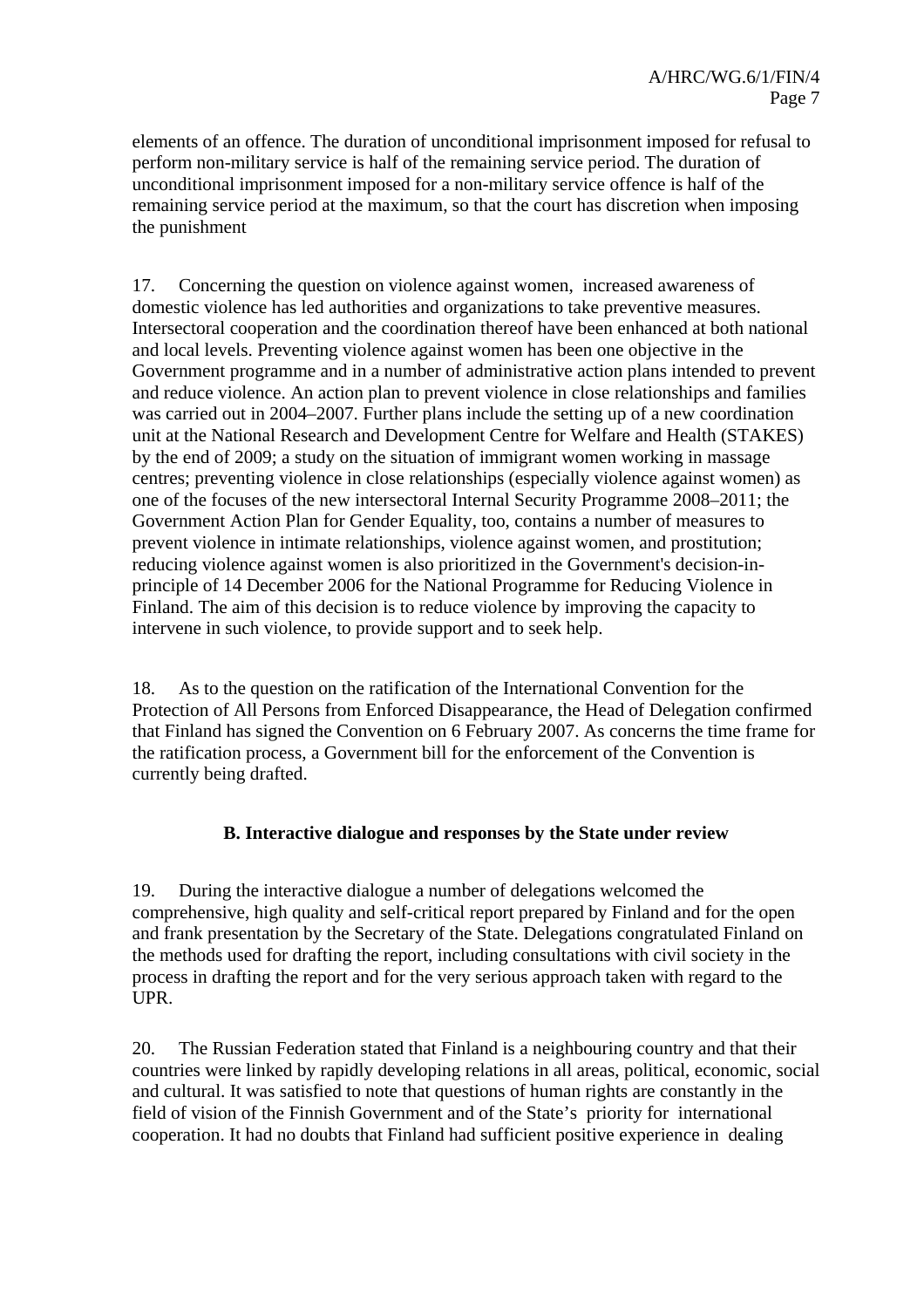with urgent human rights issues and resolving them. Nevertheless, as with any other country, Finland had unresolved issues which require extra efforts and further practical steps. In this connection, the Russian delegation raised three points and made three recommendations. Firstly, despite Finnish efforts to reinforce the legal and institutional basis of the campaign against racial discrimination and racism, experts of five treaty bodies continued to note alarming facts of discrimination and racism vis-à-vis vulnerable groups of the population: migrants and ethnic groups and ethnic minority groups, in particular the Sami, as well as people of Russian origin living on the territory of Finland. In this connection the delegation recommended that Finland increase its focus and its targeted efforts and the effectiveness of measures aimed at eliminating discrimination, inter alia, when dealing with ethnic minorities. Secondly, information from the Committee on the Elimination of Discrimination against Women indicates that a high percentage of women in Finland were victims of sexual violence. The delegation noted that a great deal has been done in order to counter the phenomenon including the development of an action plan; nevertheless, it recommended that Finland continue to take measures to prevent violence against women. Thirdly, concern was expressed at the considerable amount of information on violence against children, including sexual violence within the family. It was recommended that the compilation of information should continue with regard to violence against children within the family in order to come up with appropriate methods to counter this phenomenon.

21. Canada thanked Finland and the Secretary of the State for the very serious approach taken with regard to the UPR, and raised two questions, both related to racial discrimination. Canada referred to the concerns expressed by the Committee on the Elimination of Racial Discrimination (CERD) in 2003 about Finland's treatment of asylumseekers, particularly in regard of the procedures involved for particular categories of asylum-seekers. CERD was particularly concerned regarding the accelerated procedure provided for in the revised Aliens Act, and had urged Finland to guarantee the respect of the legal safeguards for asylum-seekers to ensure that all procedures related to asylum are in line with international obligations in this field. It requested that Finland indicate the measures it has taken with respect to its recommendations. The Committee had expressed concern about the significant number of allegations reflecting the existence of racism and xenophobic attitudes in some sectors of the population, particularly among young people, and had recommended that Finland continue to monitor all tendencies which may give raise to racist and xenophobic behaviour and to combat their negative consequences. Canada asked for further information on the measures it had taken in respect of these recommendations.

22. Bolivia expressed its gratitude to the delegation of Finland for the presentation of the report and valued Finland's preparedness to achieve greater incorporation of international legislation on human rights into national legislation. As a member of the troika on Finland, Bolivia has been able to gain more knowledge about Finland, which is one of the major benefits arising from the UPR exercise. Regarding the report, Bolivia recognized the importance of the National Plan for monitoring discrimination adopted by the Finnish Government last year and encouraged Finland to continue with its efforts to ensure that there is no discrimination and to punish violations, particularly those which affect women and migrants. It asked Finland for supplementary information about the situation of the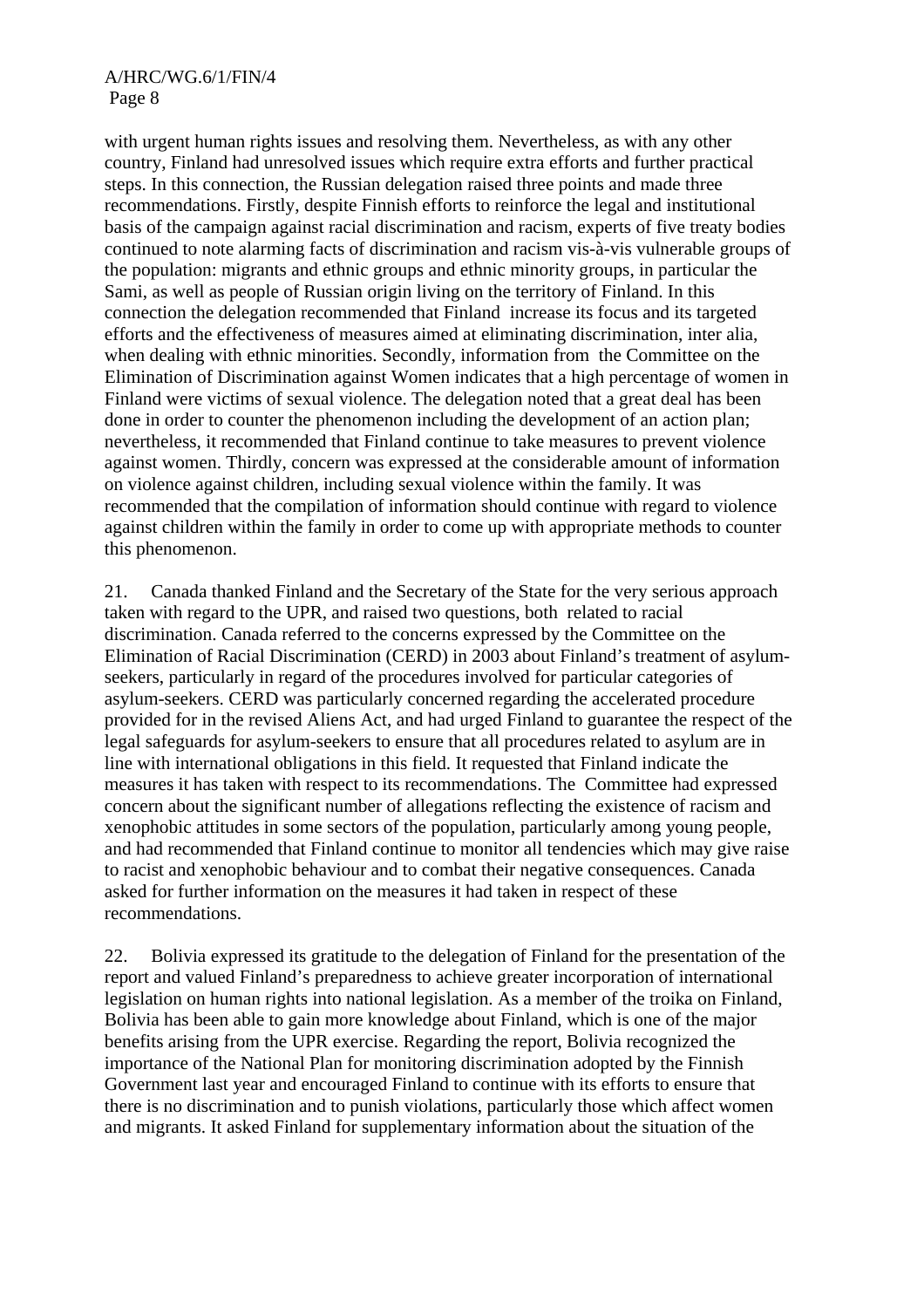Sami people and specific measures being implemented to enable them to enjoy fully civil, political, economic, social and cultural rights. It recommended that Finland consider ratifying the International Convention for the Protection of the Rights of All Migrant Workers and Members of Their Families (ICRMW) and ILO Convention No. 169 on Indigenous and Tribal Peoples in Independent Countries, and that it consider reviewing the procedures regarding asylum requests, with a view to bringing them in the line with the commitments undertaken in the 1951 Convention relating to the Status of Refugees and its 1967 Protocol.

23. Belgium noted the importance of the ombudsman mechanisms in Finland. In addition to the parliamentary ombudsman, it noted the establishment of a similar mechanism for minorities and an ombudsman for children, a decision which had been positively welcomed by several treaty bodies. Belgium referred to the importance of organs that offer mediation to solve a great number of human rights problems and stated that the use of mediation did not exclude access to the justice system at a later stage, but in a majority of cases mediation is effective and offers on the side of victims the advantage of rapidness and immediate reparation. Belgium asked to what extent the current system in Finland addresses all needs; if there are issues of coherence arising from the work of the different mechanisms; and if Finland had plans to establish a national human rights institution in order to better guarantee the coherence of the national human rights protection system. Further, the Belgium noted the criticism of some NGOs regarding the scope of application of the domestic legislation in the field of non-discrimination and equality and the legal remedies that are said to be much more comprehensive in the case of discrimination on the basis of ethnic origin in comparison to other grounds such as disability and sexual orientation. Belgium asked whether the delegation of Finland could confirm this analysis and what it was planning to do to remedy this situation.

24. Among good practices, Brazil stressed the appointment of ombudsmen for equality, data protection, minorities and children, as well as advisory bodies for ethnic relations, for gender and for Sami Affairs. Brazil recognized the accomplishments of the Government of Finland in the field of human rights. In relation to discrimination, Brazil noted that the national report stated in paragraph 103 that "victims of discrimination are often reluctant to report discrimination to the competent authorities, because they do not believe it will have an effect". In that context, Brazil asked what measures were being taken by the Government to change such attitudes by those who suffer from discrimination.

25. Following the dialogue, the representative of Finland indicated that her Government was trying to take measures to combat the problem of racial discrimination, such as through the adoption of the new non-discrimination Act obligating all authorities to foster and safeguard equality in a systematic and targeted manner. Additionally, further reform of legislation is currently under preparation. She agreed that changing attitudes is also required and that changing attitudes in Finland was very difficult. She explained that Finnish society had been a homogeneous society one for a long time and now there was the new challenge of dialogue among cultures to be faced, and Finland was trying to learn good practices from other countries. With respect to the problem of violence against children and women, Finland stated that it is an urgent concern and that it has tried to be really self-critical and use holistic approaches to address this issue, including through action programmes.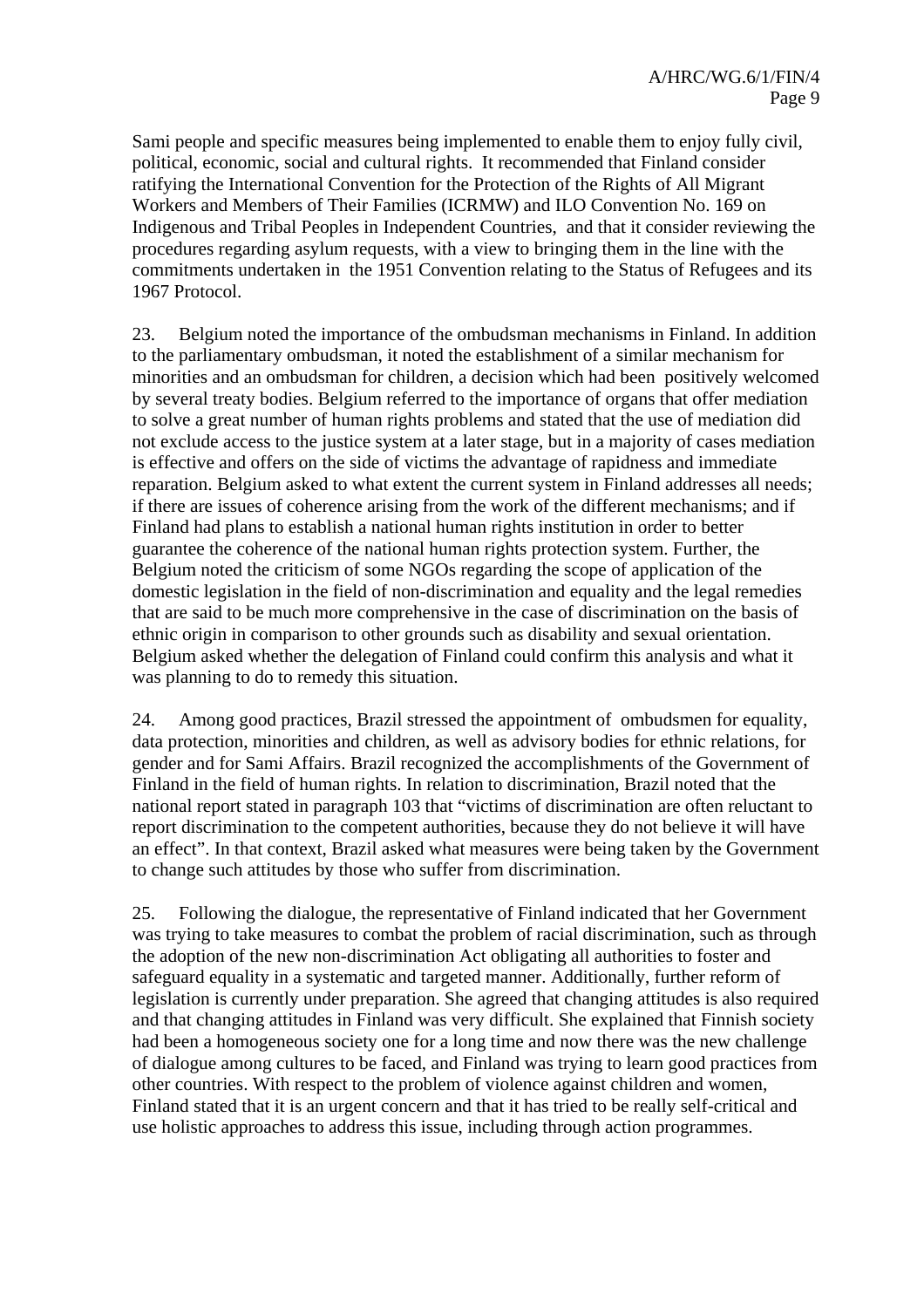Replying to the issues of asylum-seeker procedures the delegation explained that the Finnish Government and the Parliament are of the view that Finnish asylum procedures do comply with the requirements set by international obligations. In Finland, all applications are examined through either the ordinary or the accelerated procedure and they are all subjected to individual assessment. The asylum-seeker is provided with fundamental procedural guarantees and always has the right of appeal and to file a petition with the Helsinki Administrative Court for the suspension of the enforcement of a decision on refusal of entry. The principle of non-refoulement is always taken into account in the enforcement of decisions. The Government is aware of the concerns raised about the accelerated procedure. When an asylum application was dealt with in an accelerated procedure, the applicant has eight days to appeal to the administrative court, during which time the administrative court suspended the execution of the decision to deport the person. The Ministry of Interior had started on a project in November 2007, and this issue was addressed as part of that project, which was to be completed by the end of April 2008, and as a result of which there could be some new proposals on those matters.

26. The Head of Delegation stated that Finland was proud of the tradition of the Ombudsman system in Nordic countries and that Finland's preliminary thoughts were positive on the question of the establishment of a national human rights institution. The Finnish Government pursued actively the enhancement of the rights of the Sami people. The objective of the present Government was to solve the issue of the land use question during the current term of the Government. The preparation of a Government Bill was ongoing and there are active negotiations between the Ministry of Justice, the Ministry of Agriculture and Forestry and the Sami Parliament, which is a necessary partner in such negotiations. The point of departure was to ensure the culture of the Sami people and the right of Sami to use the land they traditionally occupy or where they traditionally live. Another question related to the right of Sami people to participate in decision-making on the use of the land in the Sami homeland area. The aim of the Government was to find a solution that would include the prerequisites to ratify ILO Convention No. 169. Another ongoing project in Finland concerning the rights of Sami is the establishment of a new Sami cultural centre, which was to be built in the Laapland, in the Sami homeland. This was a major financial project and the Government had reserved nearly 12 million euros for the project. The new premises will be used by the Sami Parliament and also by various Sami NGOs., etc.

27. The Head of Delegation agreed about the importance of raising people's awareness of their human rights and that more efforts are required to better incorporate human rights in children's education in Finland and enhance the general awareness of groups in society, women and children, of their own rights.

28. Pakistan stated that Finland was a tolerant society, which has done much for the promotion and protection of human rights. It has developed a number of modern institutions and mechanisms for that purpose, which provide for the necessary checks and balances. It stated that even within the Nordic countries, Finland can be cited as an example for handling diversity, and that Finland had a proactive approach to the promotion and protection of human rights within its territory, but also regionally and internationally. It noted the range of steps taken by the Government of Finland to ensure the implementation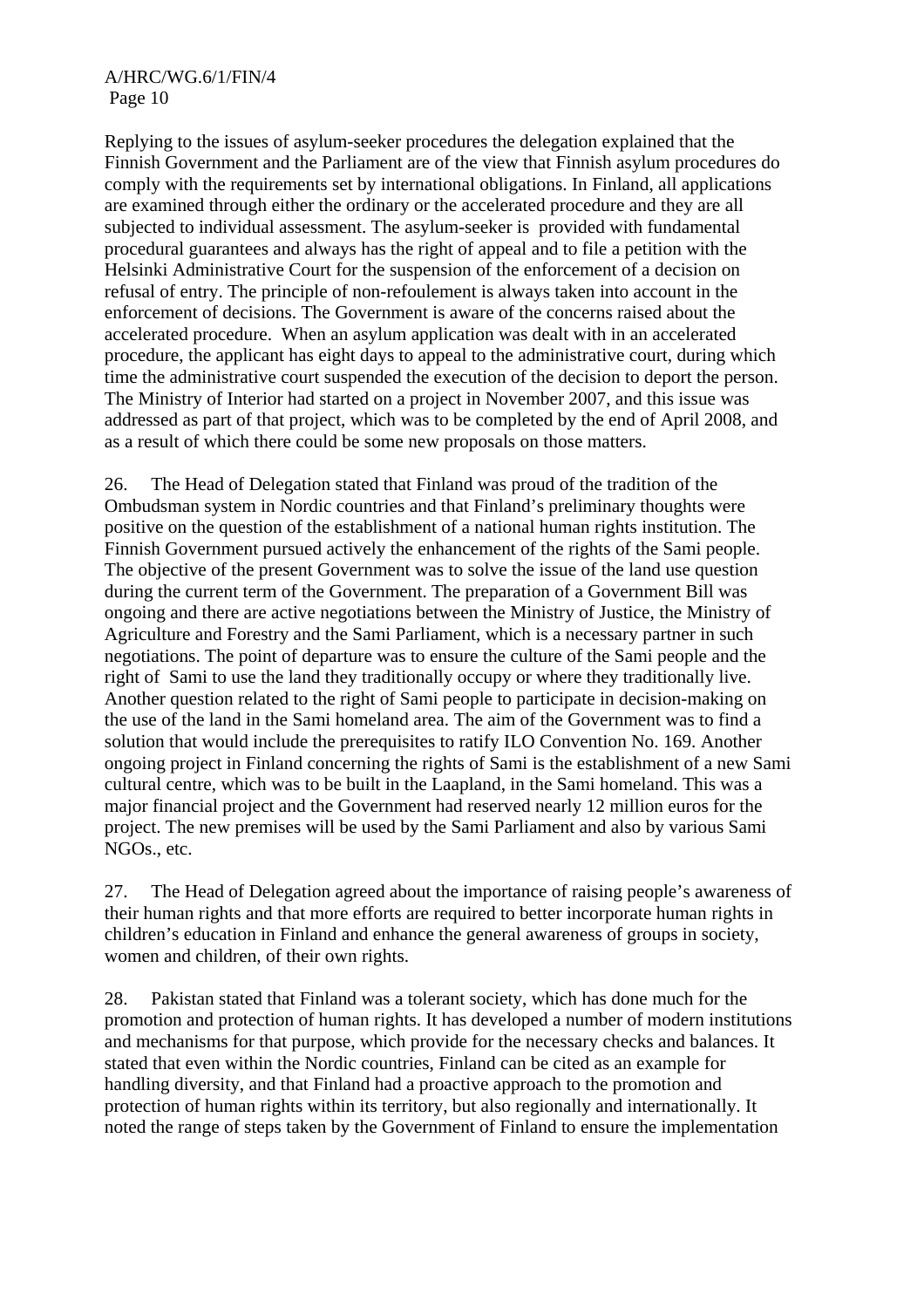of the human rights of its citizens, without discrimination on any grounds. It noted that the existing advisory boards and human rights policy reports were all welcome steps and can be considered as good practices. Pakistan was also encouraged by the honest acknowledgment of problems faced such as racist and xenophobic tendencies in society, discrimination against migrants, minorities and other vulnerable groups including women, children and disabled as well as excessive lengthy judicial proceedings hindering speedy justice. While acknowledging the transparent and democratic approach of Finland in dealing with these issues, it requested information on how Finland intends to deal with these issues in a comprehensive manner in accordance with existing human rights standards.

29. Malaysia had studied with interest Finland's national report and the compilation and summary prepared by OHCHR. Malaysia noted with interest Finland's legal system and institutional framework on human rights, the various programmes and action plans, the status of implementation of its pledges and commitments in further promoting and protecting human rights of its citizens, as well as the explanation on Finland's reservations to the international human rights instruments it is a party to. Malaysia considered that some of Finland's experiences were good practices and that others could be shared and emulated. It agreed on the importance of good governance in creating conducive conditions for basic rights and liberties. At the same time, Malaysia believed that other enabling factors played an equal important role, such as the high level of socio-economic development and the homogeneity of the population. In that respect, Finland, as a developed country, was in an enviable situation. Malaysia particularly commended Finland on the importance it gave to issues of the environment and the social responsibility attached to its protection. The delegation requested more details on the awareness programmes already implemented in guaranteeing the right of a healthy environment. As regards efforts to address manifestations of racism, Malaysia commended the initiatives currently undertaken by Finland. Malaysia hopes that Finland would work closely with States which already have in place concrete measures or programmes in addressing this issue.

30. Netherlands thanked Finland for answering the written questions submitted concerning the position of ethnic minorities and with regard to the challenges ahead to prevent domestic violence and violence against women. It recommended that further efforts be made and measures be taken to promote the rights of ethnic minorities, such as Roma and Sami. It welcomed the inclusion of sexual orientation in Finland's human rights legislation and anti-discrimination training activities and recommended that the same coverage be provided for the ground of sexual orientation and disability, as for other grounds of discrimination, for example in areas such as the provision of services and health care.

31. China expressed appreciation for the report and thanked Finland for its presentation, which together had given a comprehensive overview of the laws, regulations, framework and the specific measures taken for the promotion and protection of human rights. The report also contained an analysis of the challenges faced in the protection and promotion of human rights. It appreciated the positive progress achieved in the promotion and protection of human rights. It noted the serious and responsible attitude with which Finland has prepared its report and that the preparation of the report had benefited from an active participation of governmental departments, human rights bodies and the civil society, and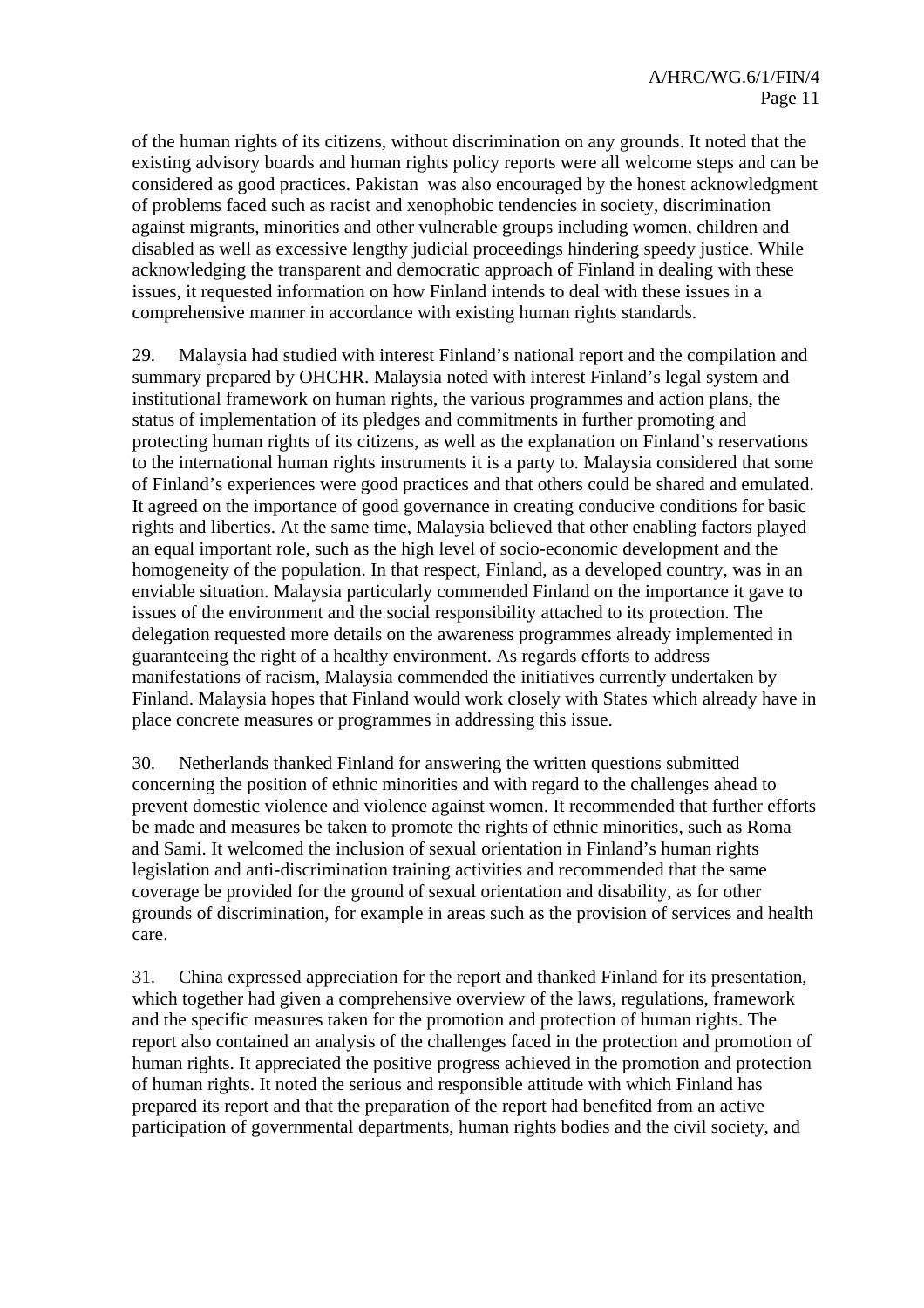the report had also fully absorbed the views of the various sides. It wished to know whether NGOs, apart from their participation in the preparation of the human rights report, were also directly involved in human rights policy-making and specific decision-making. Additionally, as Finland is intensifying its human rights education and makes it reach larger parts of population, would Finland consider integrating issues such as the resolution of the existing human rights problems, like racism and intolerance, into Finnish human rights education programmes.

32. Mexico requested further information on the status of international treaties in the Finnish legal structure and also about the openness of the country, as Mexico is particularly interested in looking at how it can follow up on visits by the special procedures and on the recommendations of treaty bodies. Mexico made two recommendations to Finland, firstly, to strengthen the efforts to restrict any outbreaks of racism and xenophobia particularly those manifestations of racism and discrimination on the Internet, as recommended by CERD. Secondly, related to violence against women, which is unfortunately an issue and concern in many countries no matter how developed these countries are, and is an issue of concern to entire international community. The Secretary of the State mentioned this issue and Mexico found the information in the report submitted by civil society, in particular in paragraphs 79 to 87 of the summary report. In the context of a national plan mentioned, Mexico recommended that Finland step up as far as possible measures taken to prevent violence against women. Finally, Mexico asked Finland, as far as possible, to make progress in its institutional practices and public policies in the sphere of migration so that the standards established by the Convention on the Rights of Migrant workers be respected. Mexico invited Finland to ratify the ICRMW .

33. Following the discussion, the representative of Finland, in her responses, stated that non-ratification by Finland of the ICRMW is linked with Finland's concept of the role of migrant workers and immigrants in society. Finland is of the view that the rights of immigrants were covered by existing human rights instruments, especially by the European Convention on Human Rights, and has not regarded as necessary the ratification of the Migrant Workers Convention. The delegation stated that Finland does not consider immigrants as migrant workers but as people who move with their families and as such it took a more comprehensive attitude towards immigrants. It was further explained that migrants should not be seen as a separate group but rather should in principle enjoy the same rights as the citizens of the country of their destination and should be treated equally. She stated that the promotion of the rights of ethnic minorities was raised many times and that Finland shall focus on it seriously. This hearing has made it clear that it is also regarded as a problem by others. The delegation explained that Finland's human rights philosophy of sexual orientation was essentially based on the aim to ensure an equal implementation of rights regardless of origin, gender, age, religion, opinion, disability, sexual orientation or the like. Finland was of the opinion that the principles of universality and non-discrimination require that due attention should be paid to human rights violations based on sexual orientation and gender identity. The Finnish Constitution stressed that everyone is equal before the law and sexual orientation falls clearly under the Constitutional provisions prohibiting discrimination and also that such discrimination was further prohibited in several Acts, such as the Criminal Code which clearly mentioned sexual orientation and gender. On the question of the role of civil society in human rights policy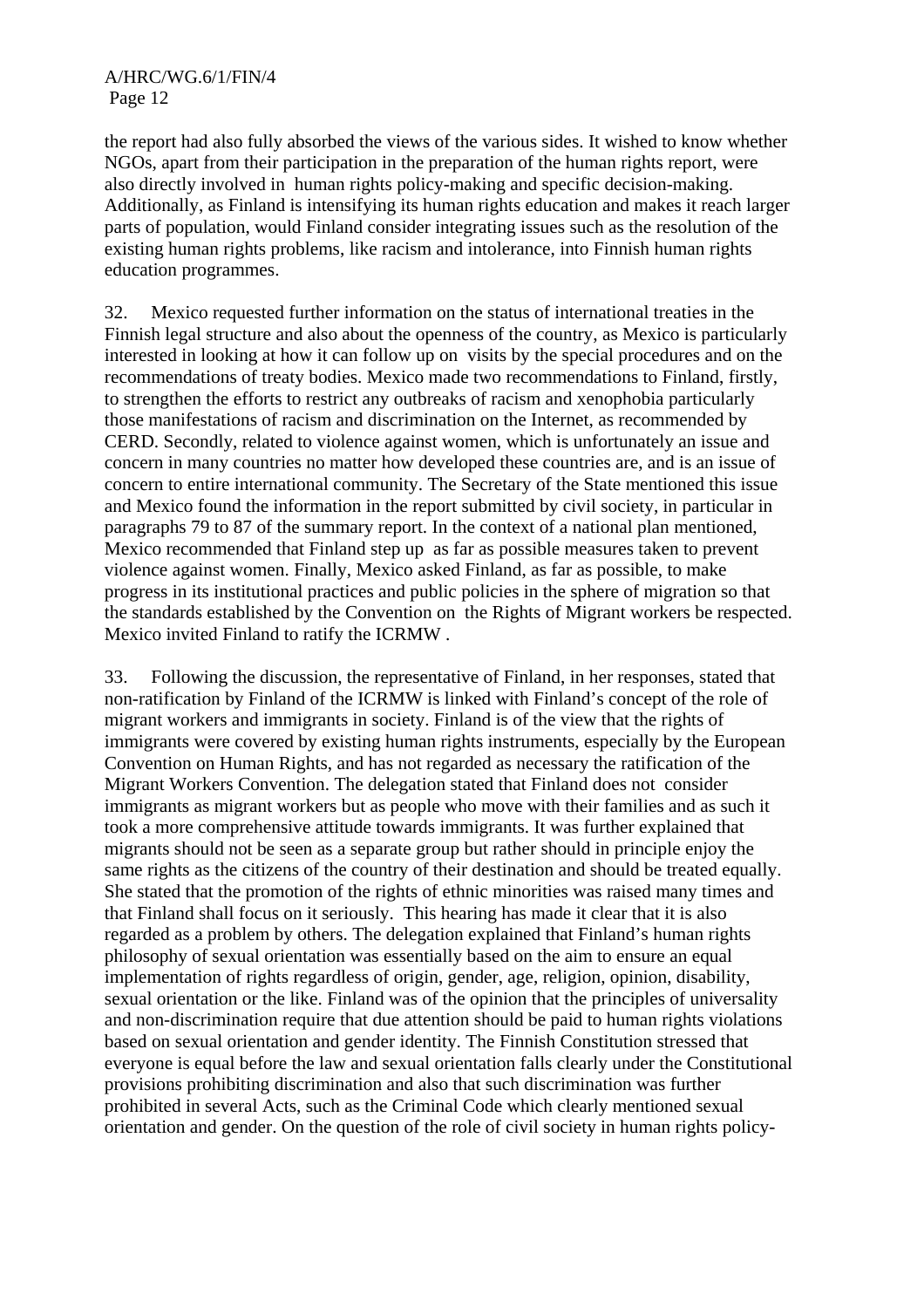making, the delegation noted that mention was made of the example of the role of NGOs in the drafting of the present report for UPR. She emphasized that the report was prepared in close cooperation between the authorities and NGOs and that this was also common to policy-making in other contexts. She explained that Finland closely cooperates with civil society and that the Finnish type of democracy and parliamentary system gives a firm position to the actors of civil society, but of course the final responsibility for decisions taken belonged to the Governmental bodies and in turn the Government was responsible to the Parliament. In a Finnish type of open society civil society actors played a key role even in concrete policy-making. She shared the view of the delegation of China on the important role of education in the challenge of addressing racist attitudes. The role of international treaties in Finnish legal system is through incorporation into national legislation.

34. Japan commended the efforts of the Government of Finland in the field of human rights, through developing and implementing various government programmes and policies, especially in the areas such as human trafficking, protection of children and youth, assistance to disabled persons, issues of migration, etc. Japan also paid respect to the high quality of basic education in Finland which enjoys international reputation. Japan expressed its interest in the National Plan of Action against Trafficking in Human Beings in Finland and asked what the main challenges were for the Government in extending assistance to victims of human trafficking and protecting potential victims. Japan also indicated that it believed that in order to enhance the quality of education, one of the keys was to guarantee high quality teaching. It asked Finland what the major policy pillars of the Government were in this regard, especially in recruiting and training high-quality teachers for basic education.

35. The Philippines stated that Finland was the first developed country to be subject to UPR and that it was a pleasure to participate in this historic occasion, hoping that this would lead to truly a constructive dialogue in the Human Rights Council and between developed and developing countries where both could learn from each other's experiences. While there is a big disparity between the level of development of Finland and the Philippines, it expressed the hope to learn from Finland's experience and apply those best practices which are within the means and capability and suitable to the Philippines. The delegation asked a question concerning violence against women, described in the report as "a serious societal problem". The Philippines took note of the serious measures taken by Finland to address the problem and the positive results so far achieved. It appeared that measures mentioned in the report were heavily geared towards dealing with the consequences of aberrant male attitudes and values and that this approach would be in line with a zero-tolerance policy that relies on the strong arm of the law. Nevertheless, considering that the problem was a social one, it enquired whether there are other measures that would address the root causes of the problem rather than the consequences. The second question raised concerned indigenous people, in particular Finland's efforts towards a settlement agreement on the drafting of a Government bill. Since indigenous issues were also of interest and concern to the Philippines, the delegation asked if Finland could identify the critical issues that needed to be resolved to make a settlement or a legislative bill acceptable to all parties concerned.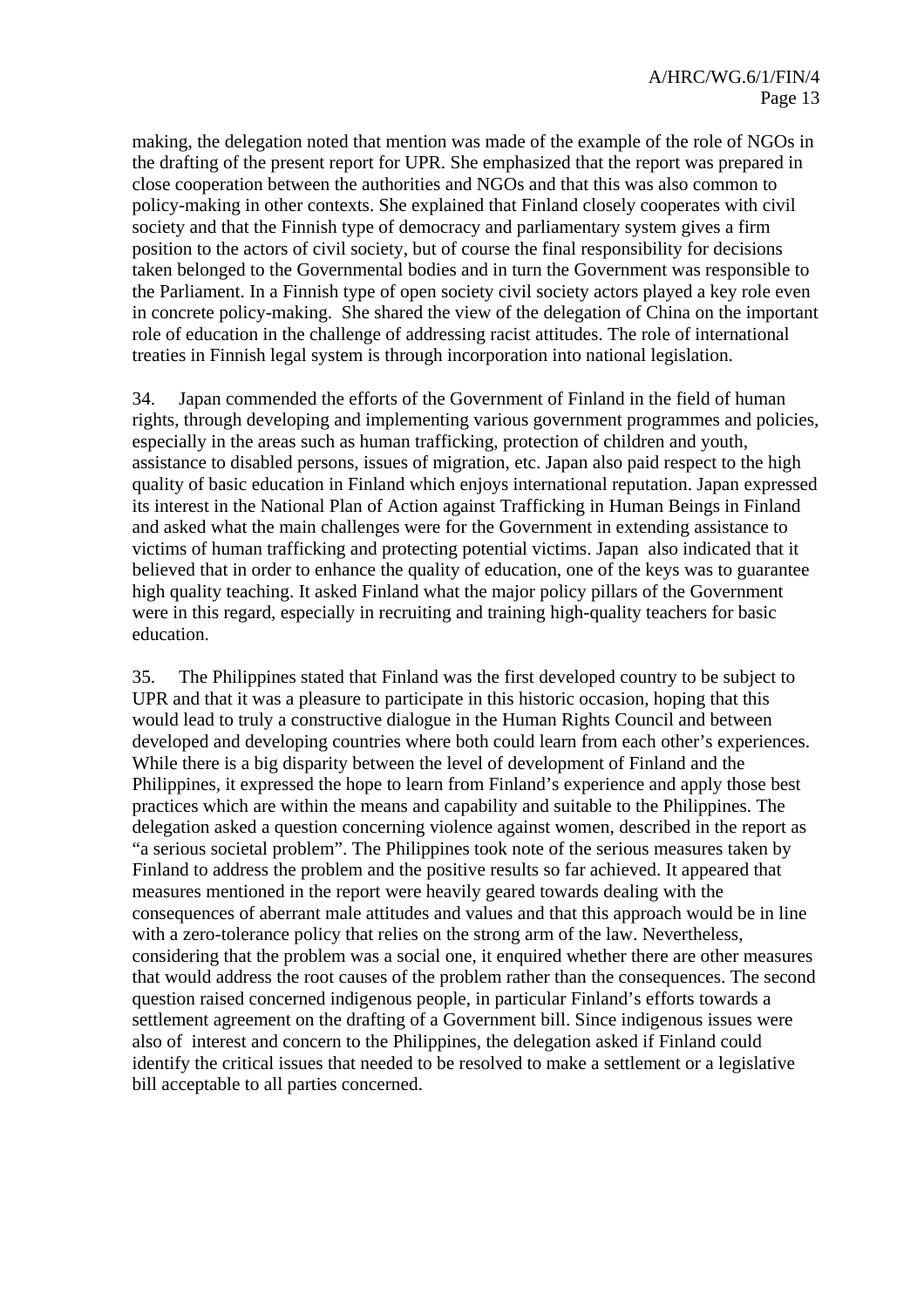36. The representative of the United Kingdom considered that the Government of Finland has played an active role in campaigning to make the Universal Periodic Review as open and rigorous as possible. The United Kingdom highlighted, as an example of best practice, Finland's decision to maximise the value of UPR by integrating this process into its ongoing national report on human rights policy. The United Kingdom commended Finland for the significant role it has accorded in promoting and protecting human rights in Finland and around the world, and the excellent way it has involved civil society in drafting the national report for this review. The United Kingdom welcomed Finland's strong advocacy of human rights in international forums and through its pursuit of a rights-based approach to development. The United Kingdom further welcomed Finland's plans outlined in its national report to combat discrimination against minority and indigenous peoples and the efforts to strengthen and preserve the rights, language and culture of Sami, as an indigenous people, and the Roma. However, the delegate of the United Kingdom noted the recommendation made by the United Nations mechanisms that Finland should ratify ILO Convention No. 169 , and it encouraged it to fulfil its intention to draft and ratify an agreement on the rights of the Sami to their traditional lands. The United Kingdom also welcomed the attempts to end discrimination against conscientious objectors through the reforms of the Non-Military Service Act. However, it encouraged Finland to go further in reducing the duration of non-military service and to establish parity between the length of non-military service and the average, rather than longest possible, length of military service.

37. Algeria congratulated the commitment of Finland to enhance the powers and capacity of the United Nations in the field of human rights. Algeria stated that the report indicated that the rights of migrants are considered as rights that are not realized. Algeria noticed that nevertheless the report highlighted the need of the Finnish society for migrant workers. Algeria indicated that the adoption of a programme relating to migrant policies was mentioned. Other measures in view of integrating migrant workers and their families have been also mentioned. Nevertheless, Algeria noted that the report did not refer to the eventual adherence of Finland to the ICRMW. Algeria reiterated the recommendation that already had been made that Finland accede to this universal instrument to translate its belief in the work of the United Nations into reality.

38. Following the dialogue, the representative of Finland, in her responses, referred to the national report which contained information on the National Plan of Action on combating trafficking in human beings, covering legislative and other measures taken. She explained that its education of teachers is one of the key reasons behind the good Finnish performance and wished to stress the human rights dimension of the Finnish education system. As a response to the question on the right to healthy environment, the representative of Finland stated that according to the Finnish constitution it is the task of the public authorities to endeavour to guarantee for everyone the right to a safe and healthy environment. The Constitution also declares that the responsibility for the environment lies with everyone. She explained that Finland is bound by the very strict environmental legislation of the European Union and Finland follows its EU obligations very strictly. On the important question on the length of the Finnish non-military service that has recently been shortened and is now equal to the longest duration of military service, under the Military Services Act, the representative of Finland referred to the Finnish Constitutional Committee of Parliament which compared the burden of the non-military and military services and the overall burden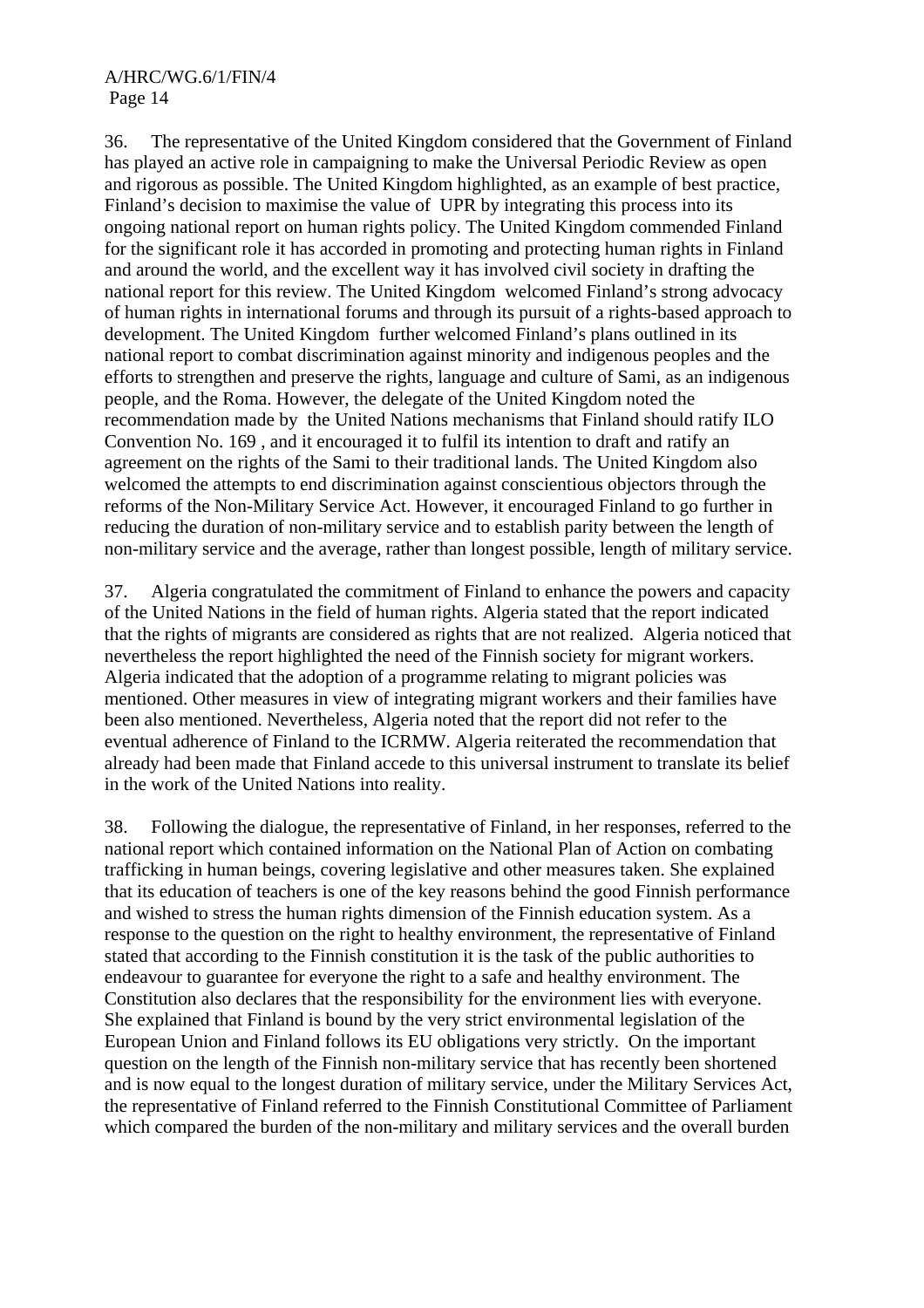irrespective of the length was assessed to be more or less equal between the two forms of services and this is the reasoning behind the length of the non-military service.

39. The United States of America indicated that Finland's commitment to democracy and the protection of human rights deserves to be commended and emulated. He noticed that according to a Government figure, 75 per cent of discrimination cases involve Roma, followed by Somalis, Russians, Turks, Iraqis and Iranians, and asked what the Government of Finland is doing to prosecute racially motivated crimes.

40. Ecuador congratulated the Finnish delegation on its design of a large number of programmes and policies to reduce physical and sexual violence against women and enable them to improve their standard of living. On indigenous issues, Ecuador would like to know how Finland currently guarantees the right to consultation of collective property for the Sami people in regard to lands, and what the specific measures are that have been taken by the Government to bring in force regulations which would protect the rights of Sami people. Regarding the migration phenomenon, Ecuador would like to know what measures have been taken to become a party to the ICRMW. Ecuador recommended accession.

41. Egypt expressed its appreciation to Finland on its report and noted that many examples could be emulated as best practice. Egypt asked for additional information on the measures taken by Finland regarding the integration of migrants and the protection of their human rights. Having heard the response of the Secretary of the State to the questions and recommendations made by other delegations as well on this subject and bearing in mind the urgency to ensure the universality of this important human rights instrument, Egypt joined other delegations which have made recommendations to Finland to consider to adhere to the ICRMW. In addition, the delegate of Egypt requested clarificationon the reason why migrant and asylum population is of less diversified composition in terms of their national origin compared to other countries in Europe.

42. Cuba noted that Finland is recognized as having a successful social policy and also a friend to the developing world. Finland is not a perfect country as it also faces challenges. Perhaps the major one is related to the so-called welfare society and how to preserve it against neo-liberal globalization and privatization. Cuba mentioned that official development aid from Finland over the last two years had been 0.4 per cent of GDP. Cuba believed that this is insufficient and well below the internationally agreed target of 0.7 per cent. Cuba asked Finland what plans it has to increase the ODA budget and explained that this issue was related to the right to solidarity and to development. The second question is about high rate of alcoholism and drug addiction in the Finnish society. Cuba would like to know what legislative and other measures Finland is adopting to tackle this problem.

43. Slovenia asked the following questions: Slovenia commended the efforts of the Government of Finland to promote and protect the rights of persons belonging to minorities, especially the establishment of the Ombudsman for Minorities and the Advisory Board for Minority Issues. Slovenia requested further information about the practical influence of both institutions on the effective implementation of the rights of persons belonging to minorities. Secondly, resolution 5/1 states that a gender perspective shall be fully integrated in the UPR. Slovenia asked Finland to provide further details as to what it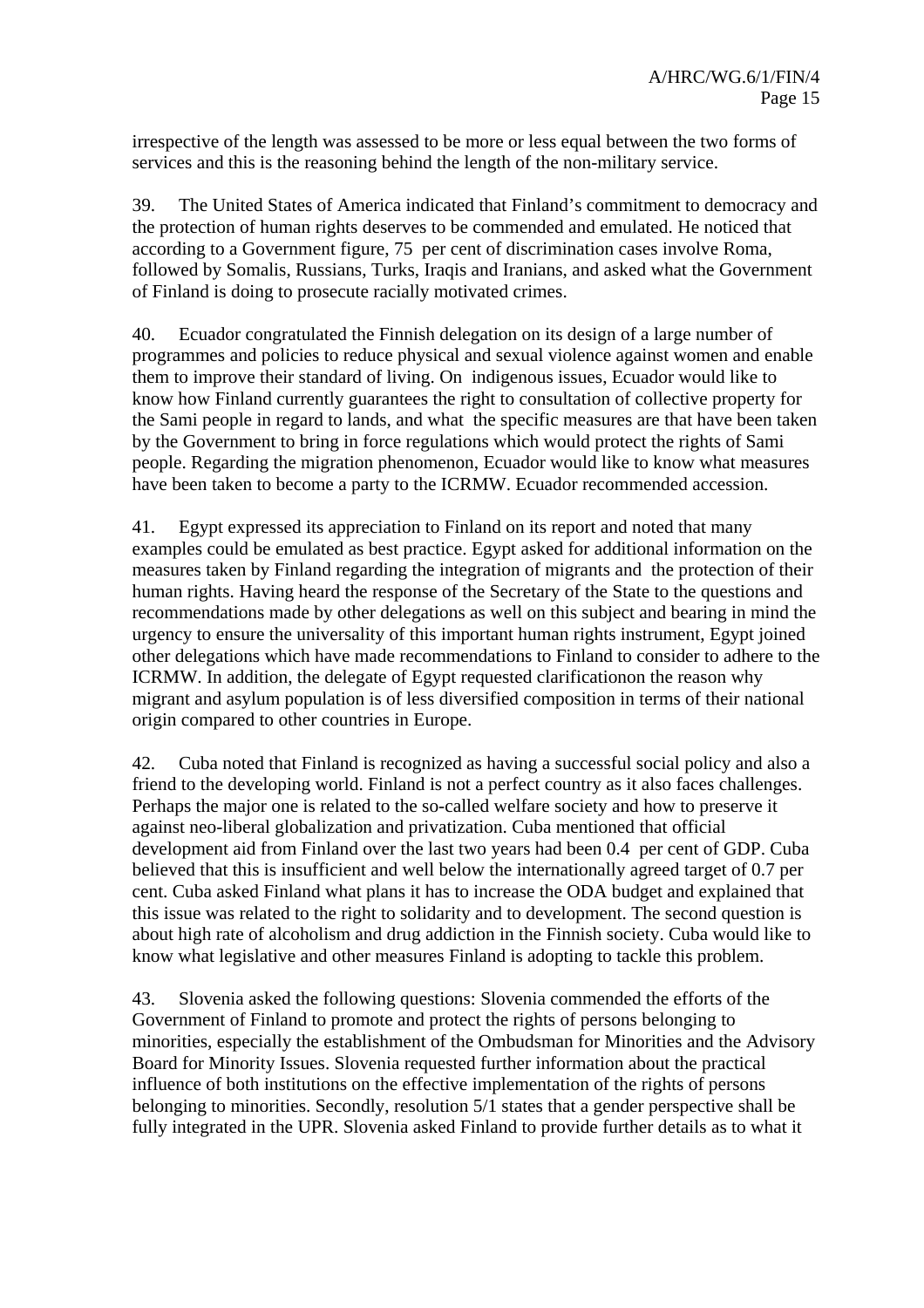has done to achieve this in its consultations and the national report, and what has it planned for the next stages of review, including the outcome of the review. Slovenia recommended that Finland integrate a gender perspective fully into the follow-up process to the UPR review and would appreciate learning about plans in that respect. Slovenia welcomed the inclusion of sexual orientation in Finland's human rights legislation and anti-discrimination training activities. Slovenia recommended that the same coverage be provided for the grounds of sexual orientation and disability as for other grounds of discrimination, for example in areas such as the provision of services and health care. Slovenia also commended Finland on its commitment to strengthen protection and respect for all persons based on sexual orientation or gender identity. Slovenia recommended to consider using the Yogyakarta Principles on the Application of International Human Rights Law in relation to sexual Orientation and Gender Identity as a guide to assist in its policy development and would welcome Finland's views on that.

44. Bangladesh noted the good practices in Finland for emulation in a comparable context. Bangladesh stated it agreed with the section on good governance in the national report and that it provides good conditions for the implementation of human rights. Bangladesh noted that there are still instances of human rights violations of various sorts. Bangladesh indicated that there was perhaps a need to do more in this regard. The delegation further noted the concerns expressed by five treaty bodies at discrimination towards certain individual groups, including the Roma communities. Bangladesh indicated it wished to receive more information on the treatment of asylum-seekers and migrants and on measure taken by Finland to ensure respect for due process and legal safeguards for these groups.

45. Chile referred to violence against women as a subject that is very universal and noted that the report appropriately states that awareness of such violence as being a violation of human rights is the first step to overcome it, and this should lead to complaints to development bodies. The second phase is to raise awareness of the police and all law enforcement agencies of the nature and gravity and effects of violence against women. In terms of best practices, Chile wanted to know what elements have been employed to present violence against women as a human rights violation and what Finland's delegation thinks would be the proper role of mass media to play in creating a general awareness.

46. Following the discussion, the Secretary of the State replied that Finland has been a homogenous country with a language and climate barrier and a modest immigration policy. Finland needed to learn about such good practices as dialogue between cultures and to solve attitude-related problems including through education and the use of the mass media. Finland has comprehensive measures to take to better integrate the non-Finnish population into the society and to enhance the communitarian sentiments of the Finnish population. Therefore, a comprehensive answer to the question can not be given immediately. Concerning the composition of the migrant population, this is a result of the decisions Finland has taken and the policies adopted.

47. Regarding the consultation procedure on collective property, the Delegate of Finland explained that 90 per cent of the Sami Homeland area in Finland is owned by the State of Finland and this is why the consultation or participation of the Sami people is a key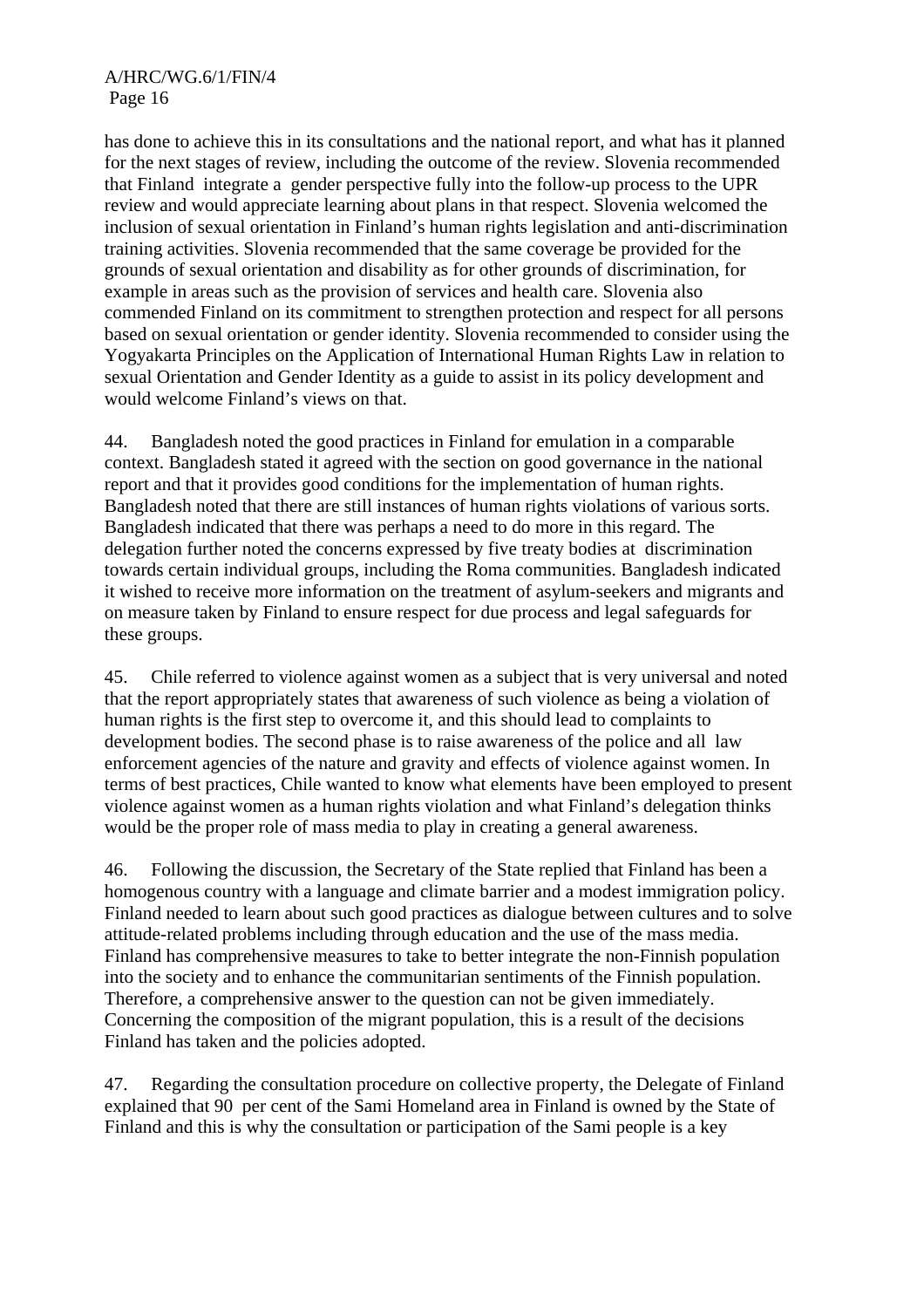question when the Government tries to solve or enhance the rights of the Sami people on land use issues. The right of the Sami people to participate in the decision-making on the use of land, water and natural resources in the Sami homeland area is going to be an essential part of the Government bill, which is under preparation in Finland. As previously stated, the solution Finland is trying to find is going to be drafted on the basis of the use of land water and natural resources and not as a land title question. The land title question or ownership issue is a private law issue as Finland sees it and is not going to be solved in this connection.

48. The delegation of Finland stated that her Government had studied the Yogyakarta Principles and stated that they are a useful tool to bring clarity and coherence to States' human rights obligations. Regarding the question by Cuba concerning the issue of Finland's development assistance, Finland noted that the Government is committed to certain goals in the future. Regarding the question raised by Cuba about the alcohol problem of the Finnish population, the Delegate of Finland stated that Finland is fully aware of the problem and has a full set of measures to address this issue and it strives towards a better result.

49. In summing up, the Head of the Delegation expressed her gratitude for a very pleasant experience and thanked the Chair, members of the troika and the Working Group for the sincere and constructive dialogue. The Finnish delegation looked forward with a constructive and open attitude to receiving recommendations and follow-up proposals which will enable further promotion of human rights situation in Finland. The delegation stated that it sees the UPR as a continuing process and that the Government is drafting an extensive report on human rights policy in Finland. Conclusions and recommendations from the UPR process will form an important part of that report, which the Government will present to Parliament in spring 2009. Already the drafting of the UPR was done in parallel with the preparations of the human rights report. In conclusion, the Head of the Delegation emphasized the importance Finland attaches to the UPR mechanism.

### **III. CONCLUSIONS AND/OR RECOMMENDATIONS**

- 50. Finland considered the recommendations made during the interactive dialogue and listed below and agrees to follow up on them:
- 1. To increase the focus, targeted efforts and effective measures regarding eliminating discrimination, and to make further efforts and measures to promote the rights of minorities, inter alia, ethnic minorities. (Netherlands, Russian Federation)
- 2. To strengthen the efforts to restrict any outbreaks of racism and xenophobia particularly manifestations of racism and discrimination on the Internet, as recommended by CERD. (Mexico)
- 3. To continue to take effective measures to prevent violence against women (Mexico, Russian Federation) and to compile information on the violence against children within the family. (Russian Federation)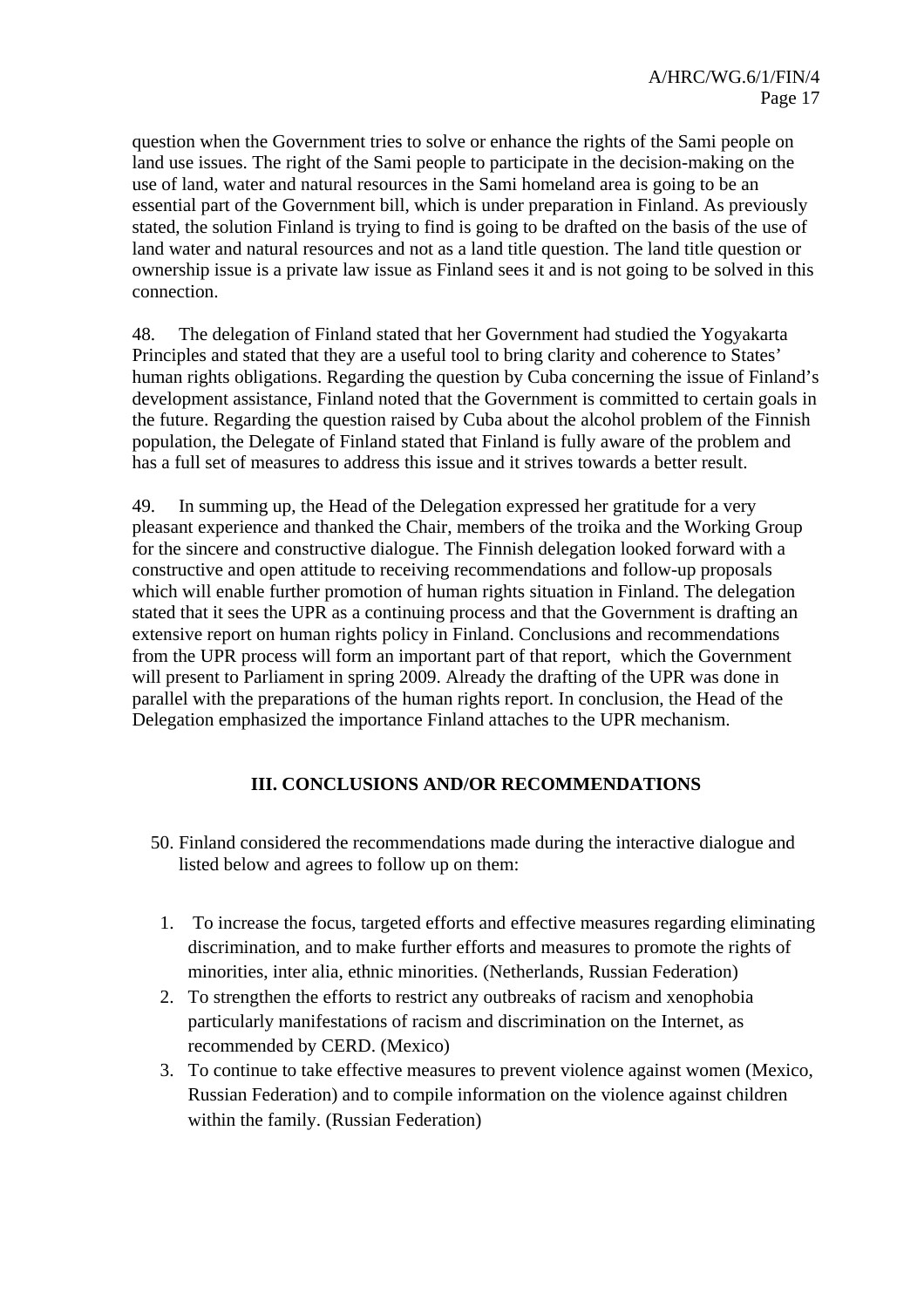- 4. To consider ratifying the International Convention for the Protection of the Rights of All Migrant Workers and Members of Their Families. (Algeria, Bolivia, Ecuador, Egypt, Mexico)
- 5. To consider ratifying ILO Convention No. 169 on Indigenous and Tribal Peoples in Independent Countries. (Bolivia)
- 6. To continue reviewing the procedures regarding requests for asylum in the light of the 1951 Convention relating to the Status of Refugees and its 1967 Protocol. (Bolivia)
- 7. To provide the same coverage in national legislation and anti-discrimination training activities for the grounds of sexual orientation and disability as for other grounds of discrimination, for example in areas such as the provision of services and health care (Netherlands, Slovenia) and to consider using theYogyakarta Principles on the Application of International Human Rights Law in relation to sexual Orientation and Gender Identity as a guide to assist in its policies development. (Slovenia)
- 8. To fully integrate a gender perspective into the follow-up process to the UPR review. (Slovenia)

51. All conclusions and/or recommendations contained in this report reflect the position of the submitting State(s) and/or the State under review. They should not be construed as endorsed by the Working Group as a whole.

## **IV. VOLUNTARY COMMITMENTS**

52. Finland is committed to making the above-mentioned recommendations an integral part of the Government's comprehensive human rights policy report to be submitted to Parliament in spring 2009. The proactive targets to be set in the report will also address these recommendations.

53. The delegation stated that Finland was committed to reaching the goal of 0.7 per cent ODA by 2015, as set by the United Nations, and 0.51 per cent ODA by 2010, as set by the European Union.